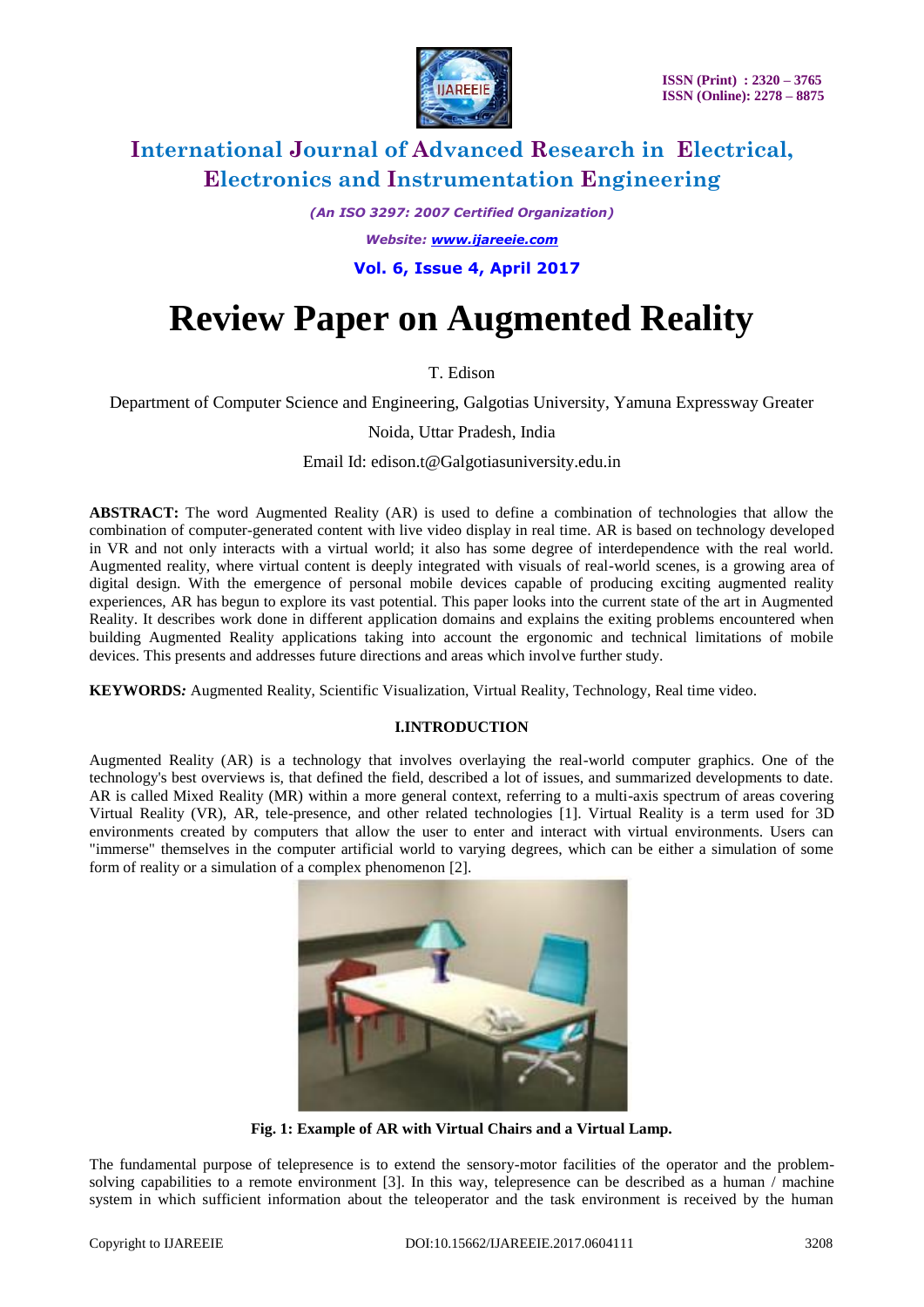

*(An ISO 3297: 2007 Certified Organization)*

*Website: [www.ijareeie.com](http://www.ijareeie.com/)*

### **Vol. 6, Issue 4, April 2017**

operator, presented in a fully natural manner that the operator truly feels present at remote site. Quite close to virtual reality, where they strive to achieve the illusion of presence in a computer simulation, telepresence aims at achieving the illusion of presence in a distant location. AR can be considered a VR-to-telepresence device. While the environment is fully digital in VR and is completely real in telepresence, the user sees the real world that with virtual objects in AR [4].

### **II.AUGMENTED REALITY COMPONENTS**

#### *Scene Generator:*

The scene generator is the device or software responsible for the rendering of scene. Rendering is not actually one of the major problems in AR, because a few virtual objects need to be created and often do not really have to be accurately made in order to serve the function of the application [5].

#### *Tracking System:*

The tracking system on AR systems is one of the most important problems mainly due to the issue of registration. The items in the real and virtual worlds should be perfectly aligned with each other or undermine the illusion that the two worlds coexist. Some applications in the industry require precise registration, especially on medical systems [6].

#### *Display:*

The AR technology is still being developed, and solutions are dependent on design decisions.

The bulk of AR Displays are HMD (Head Mounted Display). There are two simple choices available when integrating the physical and the virtual world: optical and video technology. Each of them has some tradeoffs depending among others on factors such as resolution, versatility, field of view, registration strategies. Display technology remains a limiting factor in AR systems growth. There are still no see-through displays with sufficient brightness, resolution, field of view and contrast to integrate a wide range of real and virtual images seamlessly. Moreover, many technologies that are beginning to approach these goals are not yet small, lightweight and low-cost enough. Nevertheless, as we shall see next, the last few years have seen a number of advances in see-through display technology.

#### **III.AR DEVICES**

#### *Optical See-Through HMD:*

Optical See-Through AR requires a transparent Head Mounted Monitor to clearly monitor the virtual environment in the real world. It works by putting optical combiners before the user's eyes. Such combiners are partly transmissive, so the user can see the real world directly through them. The combiners are also partly transparent, so that the user can see simulated images reflected off head-mounted displays from the combiners. The various augmented medical systems are prime examples of an Optical See-through AR system. The MIT Image Guided Operation focused on brain surgery. UNC experimented with an AR improved ultrasound system and other methods of superimposing a patient's radiographic images [7]. There are many other Optical See-through systems, as the main direction for AR seems to be this. Despite these specific examples, there is still a shortage of general purpose see-through HMDs. The synchronization of the HMD optics with the real world is one problem for Optical See-through AR. A decent HMD allows for adjustments to fit the individual users ' eye position and comfort. As well, pushing it out of the way should be easy when not needed. Such changes, however, will alter VE's registration over the real world and involve machine re-calibration.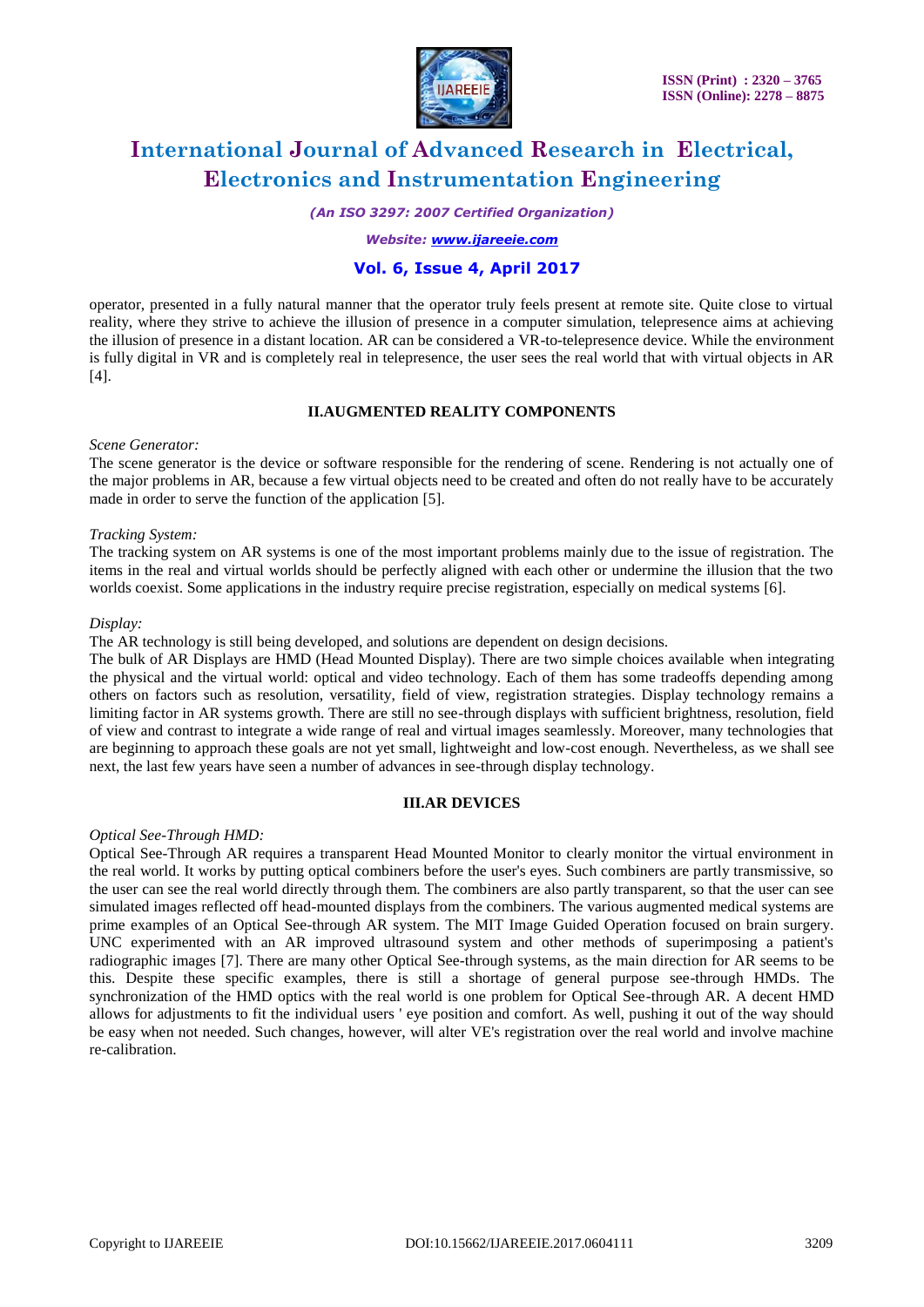

*(An ISO 3297: 2007 Certified Organization) Website: [www.ijareeie.com](http://www.ijareeie.com/)*  **Vol. 6, Issue 4, April 2017**



**Fig. 2: Optical See-Through HMD**

*Virtual Retinal Systems:*

In 1991 the VRD (Virtual Retinal Display) was developed in the Human Interface Technology Lab (HIT) at the University of Washington. The goal was to produce a full color, wide field of view, high resolution, high brightness, virtual display at low cost. Microvision Inc. has the exclusive license to sell the VRD technology. This device has many potential applications, from head-mounted displays (HMDs) to medical applications for military / aerospace applications.

The VRD directs a modulated light beam (from an electronic source) directly onto the eye's retina and produces a rasterized image. The spectator has the impression that he / she is standing two feet away in front of a 14-inch display, seeing the source image. In fact, the image is on his eye's retina and not on a screen. The image quality he / she see is outstanding with stereo vision, full color, wide field of view and no flickering features [8].



**Fig. 3: Virtual Retinal System HMD**

#### *Monitor Based:*

Monitor Based AR also uses combined video streams but display is a more traditional screen display or display that is held by hand. It may be the least difficult setup for AR, because it eliminates HMD issues. Princeton Video Image, Inc. has developed a method to merge graphics into video streams in real time. Their job is routinely presented as the first down line in football games in America. It is also used to insert commercial logos into various broadcasts.

#### *Projection Displays:*

Projector Based AR uses objects of the real world as the surface of projection for the virtual environment. It has industrial assembly tools, product simulation, etc.. AR-based projector is also well suited for multiple user situations. Projector alignment and the projection surfaces are critical to successful applications.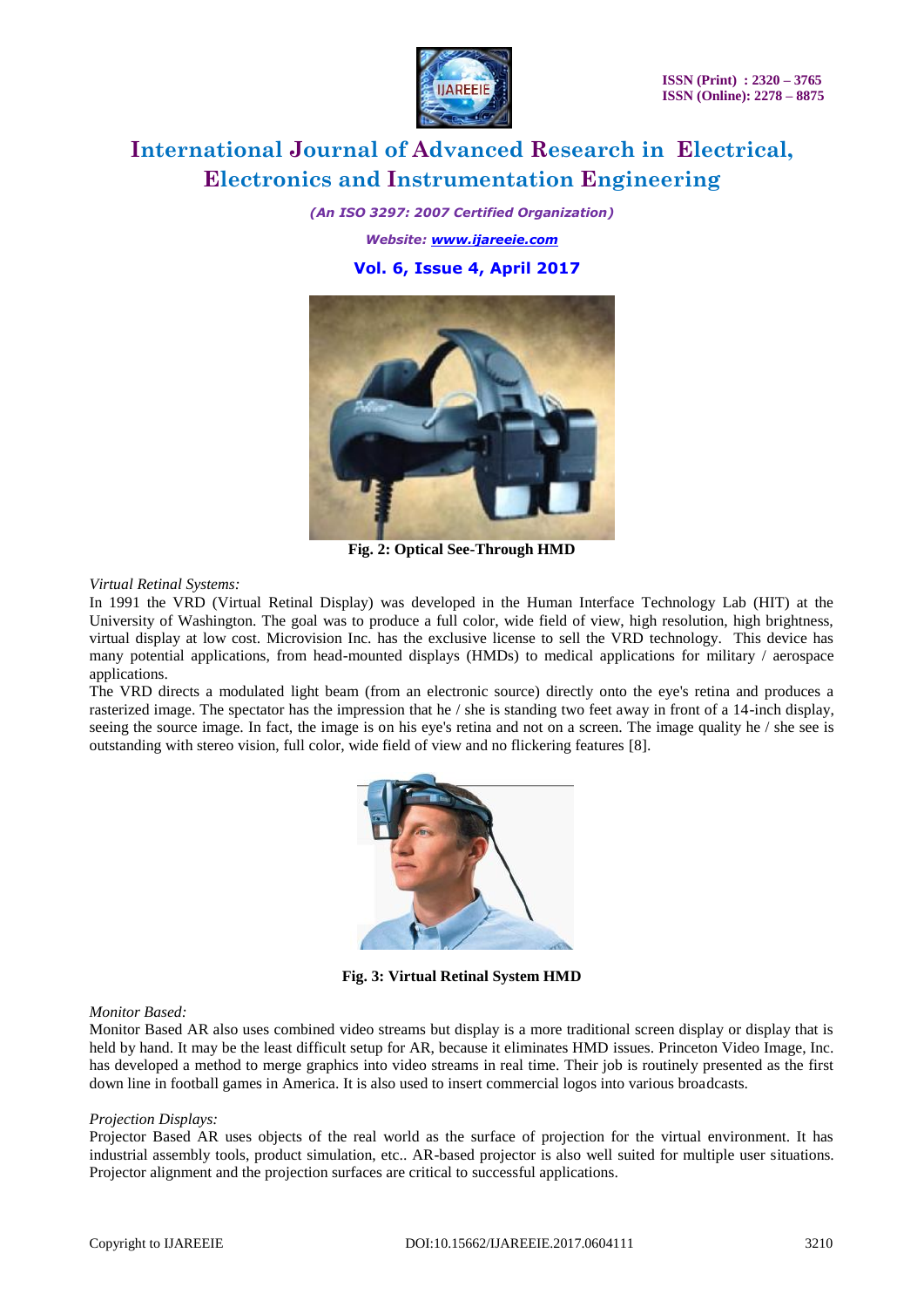

*(An ISO 3297: 2007 Certified Organization)*

#### *Website: [www.ijareeie.com](http://www.ijareeie.com/)*

### **Vol. 6, Issue 4, April 2017**

#### **IV.APPLICATIONS OF AR**

Augmented Reality improves a user's understanding of the real world and its interaction. The virtual objects display information which the user cannot detect with his senses directly. The knowledge that the virtual objects convey lets a user perform tasks in the real world. AR is a particular example on what Fred Brooks considered Intelligence Amplification (IA): using the machine as a tool to make it easier for a person to carry out a mission [9].

#### *Medical:*

Augmented medical technology takes its primary motivation from the need to imagine medical data and the patient in same physical space. This would involve in-situ real-time visualization of co-registered fragmented data and was possibly the target of many of the medical augmented reality solutions. In 1968, Sutherland proposed a tracked headmounted screen as a novel human-computer interface for view-dependent visualization of virtual objects.



**Fig. 4: Image Guided Surgery**

Another use in the medical sector for augmented reality is ultrasound imaging. The ultrasonic technician will show a volumetric rendered image of the fetus overlaid on the pregnant woman's abdomen using an optical see through monitor. The picture appears as if it was within the stomach and is rendered correctly as the user moves sielhorst2008. In addition, a researcher explain the first steps towards a Superman-like X-ray vision in which a brain-computer interface (BCI) system and a gaze sensor are used to enable the user to monitor AR simulation. *Military:*

The military used screens in cockpits that show data to the pilot on the cockpit windshield or flight helmet viewfinder (Fig. 5). It is a type of augmented reality. It is possible to imagine the activities of other units involved in the exercise by equipping the military personnel with helmet mounted visor displays or a special purpose rangefinder. For example, while looking at the horizon, the display-equipped soldier could see a simulated aircraft rising above the tree line, during a training section. Another person could be flying the helicopter in simulation. During combat, the view of the real battlefield scene could be improved with annotation details or focus on concealed enemy units.



**Fig. 5: Military Training.**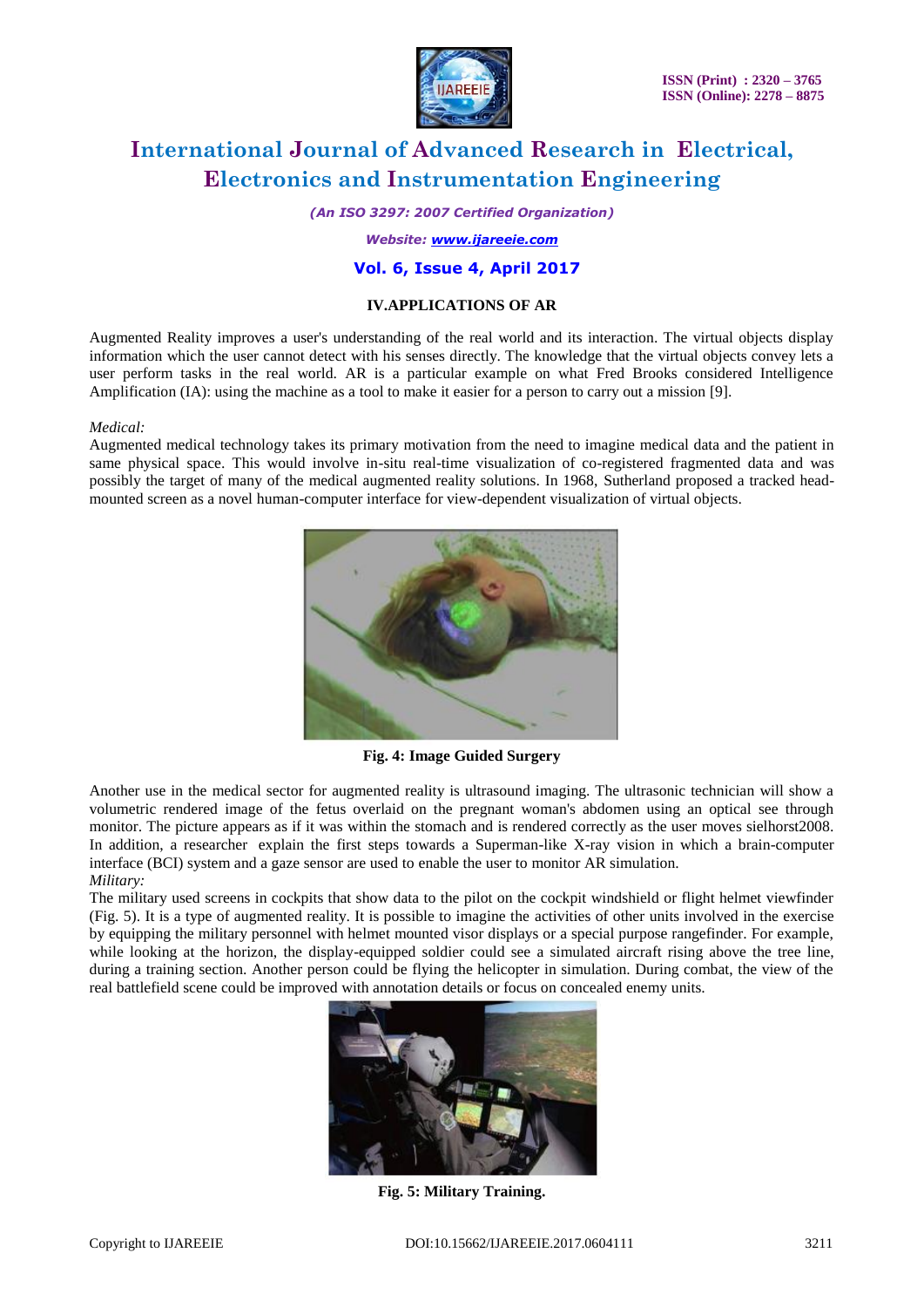

*(An ISO 3297: 2007 Certified Organization)*

*Website: [www.ijareeie.com](http://www.ijareeie.com/)*

### **Vol. 6, Issue 4, April 2017**

#### *Entertainment and Games:*

In the entertainment industry, augmented reality has been applied to create games but also to increase the visibility of important aspects of the game in the broadcast of life sports. AR can also serve advertisers to show virtual ads and product placements in those cases where a large public is reached. Swimming pools, football stadiums, race tracks and many other sports environments are well recognized and easily prepared, which easily feeds video viewing via expansion tracked camera. Another example is Fox-Trax system, used to illustrate the position of a hard-to-see hockey puck as it moves quickly across the ice, but AR is also used to annotate racing cars, snooker ball trajectories, life swimmer results, etc. The annotations are shown on the ground and not on the players thanks to predictable conditions (uniformed players on a green, white, and brown surface) and Chroma-keying techniques.



**Fig. 6: Virtual Surgery Using Robot Arms**

#### *Robotics and Telerobotics:*

The robot is directed by a tele-robotic operator using a visual image of the remote workspace. Annotation of the view would be helpful, as is the case when the scene is in front of the operator.

In addition, the augmentation of structures with wireframe drawings in the view will allow visualization of the remote 3D geometry. If the user attempts a move it can be performed on a simulated robot which is visualized as an increase to the real scene. After seeing the results the operator may decide to proceed with the motion. The robot action can then be directly performed which would remove any oscillations caused to the remote site by long delays in a telero-botic program. The use of robotics and AR is for remote medical service.

### **V.CHALLENGES**

Despite increasing interest in AR and the large body of advancements and studies, a number of challenges and concerns still remain and need to be addressed. In this part, they define the boundaries characterizing AR's current state of the art based on the following aspects: technology, social acceptance, usability. Significant advances made in each of the fields outlined in this article. Nevertheless, the technology that needs to be surmounted still has limitations. In fact, AR system has to interact with vast amounts of information. The hardware used should be thin, lightweight and easily portable and quick enough to display graphics. The battery life utilized by these complicated AR devices is also another limitation for the uses of AR. In addition, AR tracking requires some device hardware such as GPS to provide accurate markers, requiring them to be both precise and reliable. For realistic use of AR these technological problems need to be overcome [10]. Typically, AR systems collect a lot of information, and need software to sort the information, maintain useful information, delete useless data and display it conveniently.

#### **VI.CONCLUSION**

Among several recent advances in AR there is still a lot of work to be done. Using the available libraries can help with application innovations. One of them is ARToolkit, which offers computer vision techniques for measuring the location and orientation of a camera relative to the marked cards so that virtual 3D objects can be precisely overlaid on the